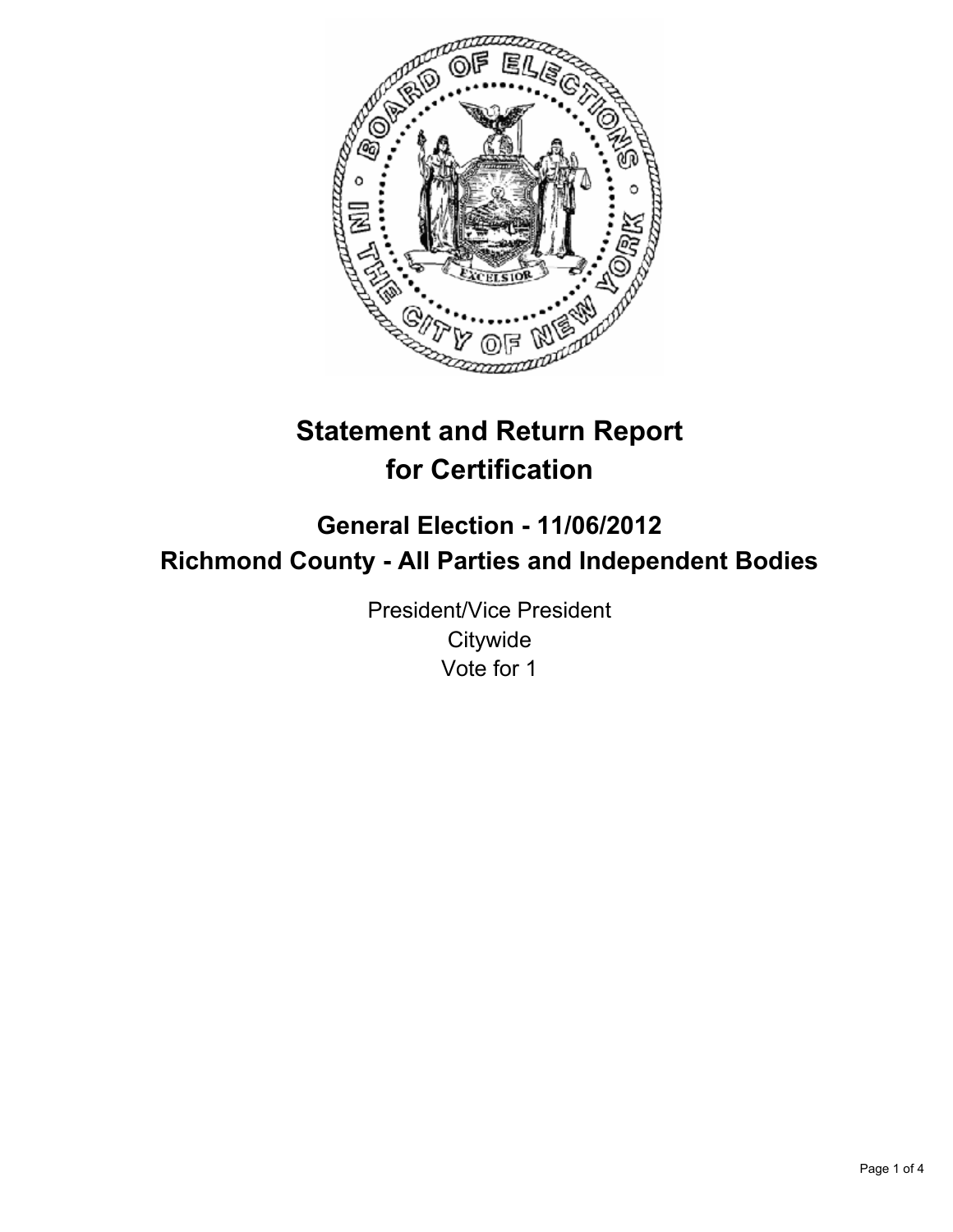

## **Assembly District 61**

| PUBLIC COUNTER                                           | 34,001      |
|----------------------------------------------------------|-------------|
| <b>EMERGENCY</b>                                         | 1           |
| ABSENTEE/MILITARY                                        | 1,780       |
| <b>FEDERAL</b>                                           | 172         |
| <b>SPECIAL PRESIDENTIAL</b>                              | 3           |
| <b>AFFIDAVIT</b>                                         | 3,453       |
| <b>Total Ballots</b>                                     | 39,410      |
| Less - Inapplicable Federal/Special Presidential Ballots | 0           |
| <b>Total Applicable Ballots</b>                          | 39,410      |
| BARACK OBAMA / JOE BIDEN (DEMOCRATIC)                    | 27,797      |
| MITT ROMNEY / PAUL RYAN (REPUBLICAN)                     | 8,754       |
| MITT ROMNEY / PAUL RYAN (CONSERVATIVE)                   | 1,213       |
| BARACK OBAMA / JOE BIDEN (WORKING FAMILIES)              | 896         |
| JILL STEIN / CHERI HONKALA (GREEN)                       | 172         |
| PETA LINDSAY / YARI OSORIO (SOCIALISM & LIB)             | 15          |
| GARY JOHNSON / JAMES P. GRAY (LIBERTARIAN)               | 227         |
| VIRGIL GOODE / JIM CLYMER (CONSTITUTION)                 | 30          |
| JILL REED (WRITE-IN)                                     | $\mathbf 1$ |
| ROSS C. ANDERSON (WRITE-IN)                              | 4           |
| UNATTRIBUTABLE WRITE-IN (WRITE-IN)                       | 54          |
| <b>Total Votes</b>                                       | 39,163      |
| Unrecorded                                               | 247         |

## **Assembly District 62**

| PUBLIC COUNTER                                           | 40,722 |
|----------------------------------------------------------|--------|
| <b>EMERGENCY</b>                                         | 1      |
| <b>ABSENTEE/MILITARY</b>                                 | 1,716  |
| <b>FEDERAL</b>                                           | 107    |
| <b>SPECIAL PRESIDENTIAL</b>                              | 0      |
| <b>AFFIDAVIT</b>                                         | 2,536  |
| <b>Total Ballots</b>                                     | 45,082 |
| Less - Inapplicable Federal/Special Presidential Ballots | 0      |
| <b>Total Applicable Ballots</b>                          | 45,082 |
| BARACK OBAMA / JOE BIDEN (DEMOCRATIC)                    | 14,474 |
| MITT ROMNEY / PAUL RYAN (REPUBLICAN)                     | 26,708 |
| MITT ROMNEY / PAUL RYAN (CONSERVATIVE)                   | 2,694  |
| BARACK OBAMA / JOE BIDEN (WORKING FAMILIES)              | 557    |
| JILL STEIN / CHERI HONKALA (GREEN)                       | 99     |
| PETA LINDSAY / YARI OSORIO (SOCIALISM & LIB)             | 12     |
| GARY JOHNSON / JAMES P. GRAY (LIBERTARIAN)               | 269    |
| VIRGIL GOODE / JIM CLYMER (CONSTITUTION)                 | 15     |
| JERRY WHITE (WRITE-IN)                                   | 1      |
| ROSS C. ANDERSON (WRITE-IN)                              | 1      |
| UNATTRIBUTABLE WRITE-IN (WRITE-IN)                       | 65     |
| <b>Total Votes</b>                                       | 44,895 |
| Unrecorded                                               | 187    |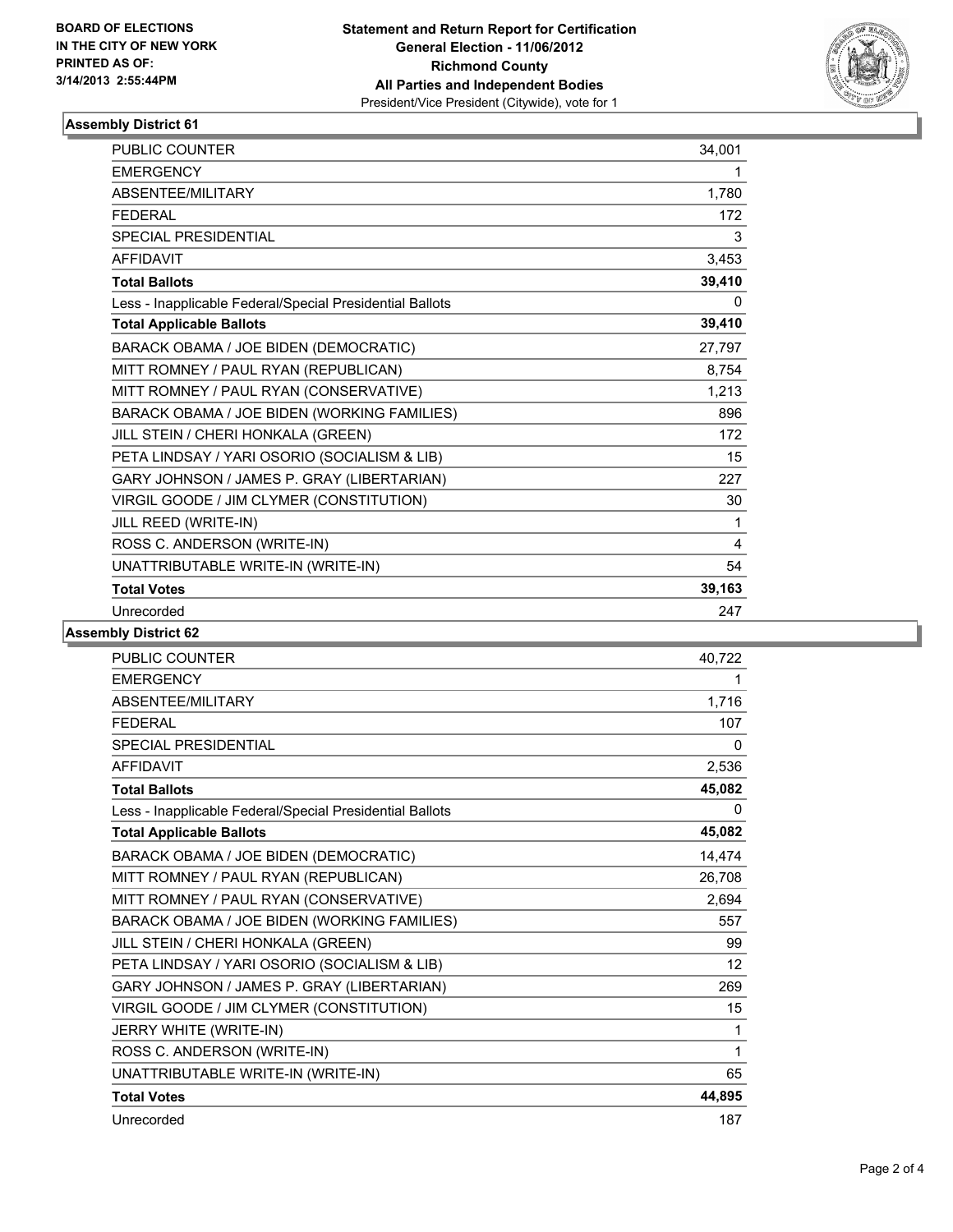

#### **Assembly District 63**

| PUBLIC COUNTER                                           | 36,741   |
|----------------------------------------------------------|----------|
| <b>EMERGENCY</b>                                         | 3        |
| <b>ABSENTEE/MILITARY</b>                                 | 1,901    |
| <b>FEDERAL</b>                                           | 267      |
| <b>SPECIAL PRESIDENTIAL</b>                              | 1        |
| <b>AFFIDAVIT</b>                                         | 2,704    |
| <b>Total Ballots</b>                                     | 41,617   |
| Less - Inapplicable Federal/Special Presidential Ballots | $\Omega$ |
| <b>Total Applicable Ballots</b>                          | 41,617   |
| BARACK OBAMA / JOE BIDEN (DEMOCRATIC)                    | 21,131   |
| MITT ROMNEY / PAUL RYAN (REPUBLICAN)                     | 17,395   |
| MITT ROMNEY / PAUL RYAN (CONSERVATIVE)                   | 1,740    |
| BARACK OBAMA / JOE BIDEN (WORKING FAMILIES)              | 669      |
| JILL STEIN / CHERI HONKALA (GREEN)                       | 147      |
| PETA LINDSAY / YARI OSORIO (SOCIALISM & LIB)             | 13       |
| GARY JOHNSON / JAMES P. GRAY (LIBERTARIAN)               | 233      |
| VIRGIL GOODE / JIM CLYMER (CONSTITUTION)                 | 18       |
| ROSS C. ANDERSON (WRITE-IN)                              | 1        |
| STEPHEN DURHAM (WRITE-IN)                                | 1        |
| UNATTRIBUTABLE WRITE-IN (WRITE-IN)                       | 60       |
| <b>Total Votes</b>                                       | 41,408   |
| Unrecorded                                               | 209      |

### **Assembly District 64**

| <b>PUBLIC COUNTER</b>                                    | 24,617 |
|----------------------------------------------------------|--------|
| <b>EMERGENCY</b>                                         | 0      |
| ABSENTEE/MILITARY                                        | 1,373  |
| <b>FFDFRAL</b>                                           | 105    |
| <b>SPECIAL PRESIDENTIAL</b>                              | 0      |
| <b>AFFIDAVIT</b>                                         | 2,795  |
| <b>Total Ballots</b>                                     | 28,890 |
| Less - Inapplicable Federal/Special Presidential Ballots | 0      |
| <b>Total Applicable Ballots</b>                          | 28,890 |
| BARACK OBAMA / JOE BIDEN (DEMOCRATIC)                    | 12,163 |
| MITT ROMNEY / PAUL RYAN (REPUBLICAN)                     | 14,062 |
| MITT ROMNEY / PAUL RYAN (CONSERVATIVE)                   | 1,657  |
| BARACK OBAMA / JOE BIDEN (WORKING FAMILIES)              | 494    |
| JILL STEIN / CHERI HONKALA (GREEN)                       | 101    |
| PETA LINDSAY / YARI OSORIO (SOCIALISM & LIB)             | 6      |
| GARY JOHNSON / JAMES P. GRAY (LIBERTARIAN)               | 170    |
| VIRGIL GOODE / JIM CLYMER (CONSTITUTION)                 | 17     |
| ROSS C. ANDERSON (WRITE-IN)                              | 1      |
| UNATTRIBUTABLE WRITE-IN (WRITE-IN)                       | 43     |
| <b>Total Votes</b>                                       | 28,714 |
| Unrecorded                                               | 176    |